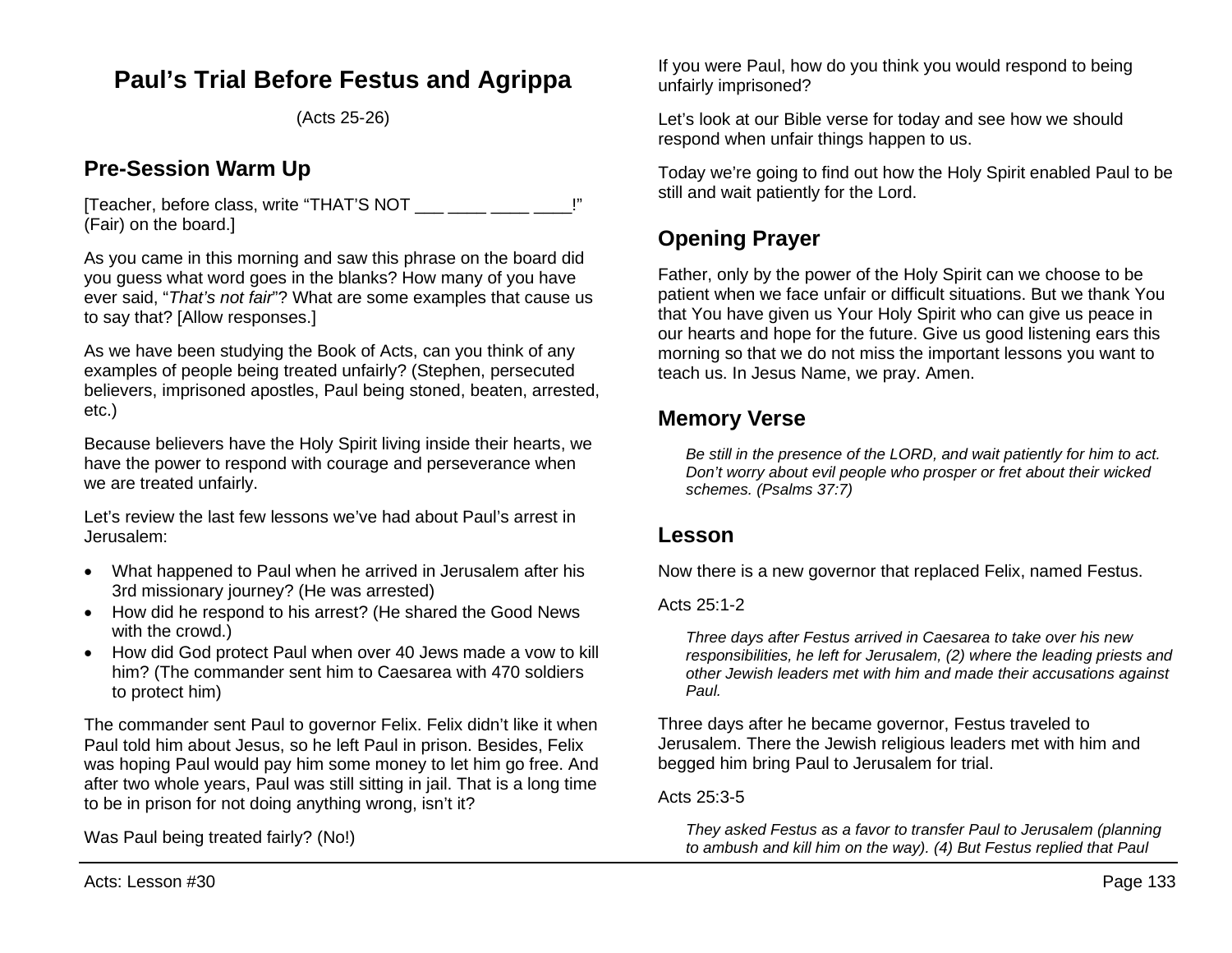*was at Caesarea and he himself would be returning there soon. (5) So he said, "Those of you in authority can return with me. If Paul has done anything wrong, you can make your accusations."*

The unbelieving Jews still had Paul on their minds even after two years had passed. They were still plotting to kill Paul.

Festus told them if they wanted to accuse Paul of committing a crime, they needed to travel with him back to Caesarea where he would have another trial to prove whether Paul had done anything wrong.

### Acts 25:6-7

*About eight or ten days later Festus returned to Caesarea, and on the following day he took his seat in court and ordered that Paul be brought in. (7) When Paul arrived, the Jewish leaders from Jerusalem gathered arou*nd a*nd made many serious accusations they couldn't prove.*

Once again Paul is put on trial and once again, he is surrounded by unbelieving Jews who are determined to kill him. They surround him and accuse him of serious crimes, but they have no witnesses to prove that he actually did those things.

## Acts 25:8

*Paul denied the charges. "I am not guilty of any crime against the Jewish laws or the Temple or the Roman government," he said.*

Paul knew that his conscience was clear before God and man. Festus was getting nowhere with this trial. He knew that Paul had not committed any crime that he could be punished for. But he wanted to please the unbelieving Jews and do them a favor, so he thought Paul might like to travel to Jerusalem and have another trial there.

## Acts 25:9

*Then Festus, wanting to please the Jews, asked him, "Are you willing to go to Jerusalem and stand trial before me there?"*

The Holy Spirit gave Paul wisdom and the ability to remember God's words to him. God had given Paul specific details about where he would testify and share the Good News. [Flip back to chapter 23…]

Acts  $23:11$ 

*That night the Lord appeared to Paul and said, "Be encouraged, Paul. Just as you have been a witness to me here in Jerusalem, you must preach the Good News in Rome as well."*

Paul knew God's plan for him was to go to Rome. So, Paul knew it was not God's will for him to go back to Jerusalem since he had already had a court hearing there two years earlier.

The Holy Spirit gave Paul the wisdom and boldness to tell Festus that he wanted to go to the highest authority. He asked to stand before Caesar, the supreme ruler of the Roman Empire who lived in Rome.

### Acts 25:10-11

*But Paul replied, "No! This is the official Roman court, so I ought to be tried right here. You know very well I am not guilty of harming the Jews. (11) If I have done something worthy of death, I don't refuse to die. But if I am innocent, no one has a right to turn me over to these men to kill me. I appeal to Caesar!"*

Paul knew the Jews were planning to ambush and kill him if he went to Jerusalem for another trial. And since there had already been two trials that failed to convict him, it was his right as a Roman citizen to have his case stand trial before Caesar. This was like you and me demanding to have our case tried by the supreme court in the United States of America.

Festus talked with his advisors.

## Acts 25:12

*Festus conferred with his advisers and then replied, "Very well! You have appealed to Caesar, and to Caesar you will go!"*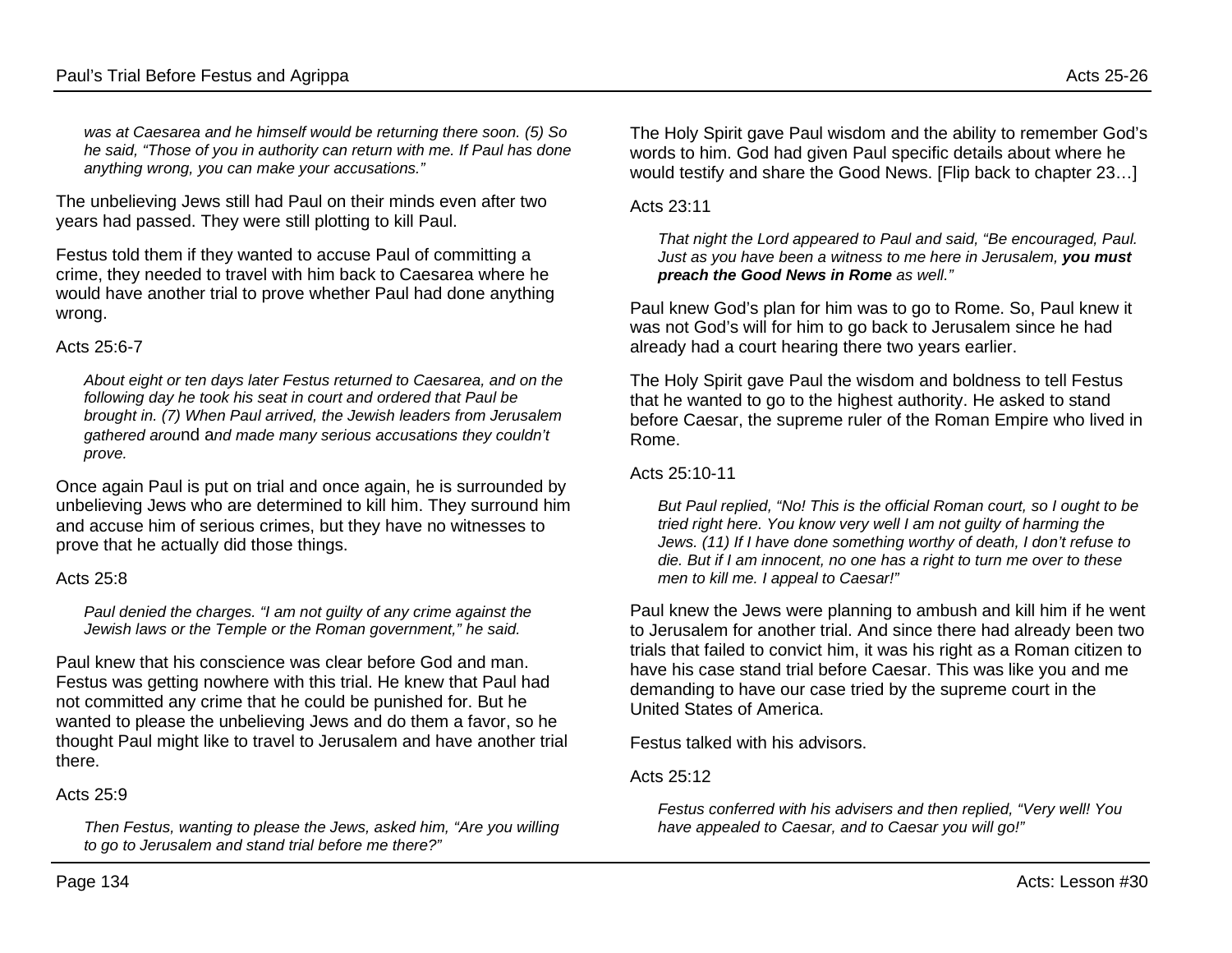It was God's plan all along for Paul to go to Rome. Nothing could stop God's plan!

A few days later, King Agrippa and his sister Bernice visited Festus. Festus talked with Agrippa about the situation with Paul.

## Acts 25:14-15

*During their stay of several days, Festus discussed Paul's case with the king. "There is a prisoner here," he told him, "whose case was left for me by Felix. (15) When I was in Jerusalem, the leading priests and Jewish elders pressed charges against him and asked me to condemn him.*

He explained that Paul had not been accused of any crimes that could be proven.

### Acts 25:16-18

*I pointed out to them that Roman law does not convict people without a trial. They must be given an opportunity to confront their accusers and defend themselves. (17) "When his accusers came here for the trial, I didn't delay. I called the case the very next day and ordered Paul brought in. (18) But the accusations made against him weren't any of the crimes I expected.*

Festus told Agrippa that the real issue the Jews had with Paul was that he was teaching the people about a man named Jesus.

## Acts 25:19-20

*Instead, it was something about their religion and a dead man named Jesus, who Paul insists is alive. (20) I was at a loss to know how to investigate these things, so I asked him whether he would be willing to stand trial on these charges in Jerusalem.*

Festus told Agrippa that Paul didn't want to go to Jerusalem for a trial, but asked to go to Caesar. This made King Agrippa interested in what Paul had to say.

## Acts 25:23-24

*So the next day Agrippa and Bernice arrived at the auditorium with great pomp, accompanied by military officers and prominent men of the city. Festus ordered that Paul be brought in. (24) Then Festus said, "King Agrippa and all who are here, this is the man whose death is demanded by all the Jews, both here and in Jerusalem.*

Governor Festus said he needed advice from King Agrippa.

## Acts 25:25-27

*But in my opinion he has done nothing deserving death. However, since he appealed his case to the emperor, I have decided to send him to Rome. (26) "But what shall I write the emperor? For there is no clear charge against him. So I have brought him before all of you, and especially you, King Agrippa, so that after we examine him, I might have something to write. (27) For it makes no sense to send a prisoner to the emperor without specifying the charges against him!"*

Festus was required to write a letter to the emperor that would explain why he was sending Paul to him. Since there were no real charges against Paul, Festus didn't know what to write. So, he asked King Agrippa what to write in the letter; what crimes to list.

So far Paul has sat before Felix and Festus. Neither of these governors were able to convict Paul of any real crime. Now Paul has a hearing before King Agrippa.

The story of Paul before King Agrippa continues in chapter 26.

Rather than going through the whole chapter verse by verse, let me tell you about it and jump to the most important verse.

The King allowed Paul to speak freely before him. Paul began by telling his whole story, how he was brought up as a devout Jew, trained to be a Pharisee and like many Jews, was against the teachings of Jesus. In fact, he had been zealously hunting down Christians and bringing them to jail for punishment.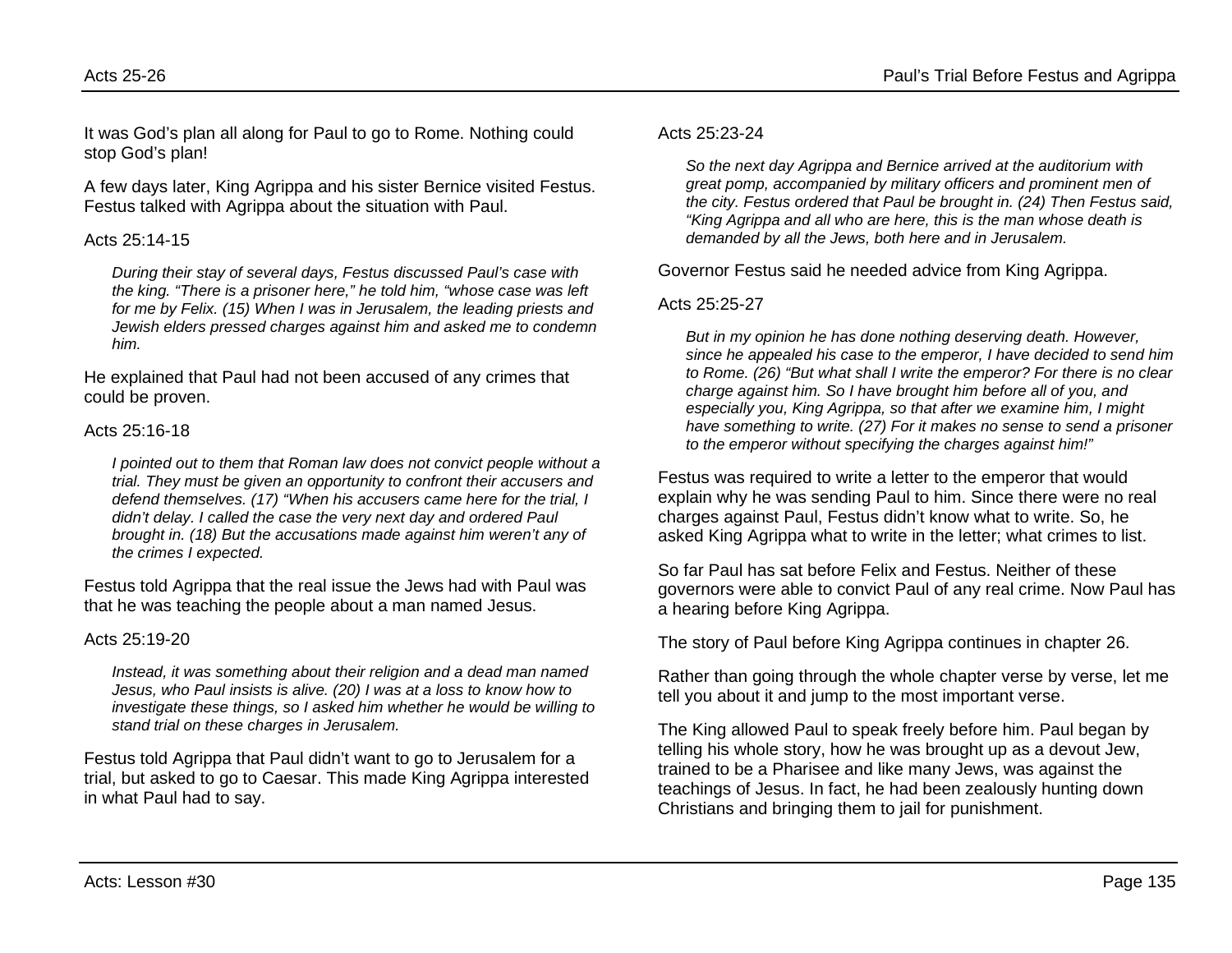Then one day Paul was on his way to Damascus in Syria to hunt down and arrest Christians when suddenly he met the Lord Jesus.

#### Acts 26:12-15

*"One day I was on such a mission to Damascus, armed with the authority and commission of the leading priests. (13) About noon, Your Majesty, as I was on the road, a light from heaven brighter than the sun shone down on me and my companions. (14) We all fell down, and I heard a voice saying to me in Aramaic, 'Saul, Saul, why are you persecuting me? It is useless for you to fight against my will.' (15) "'Who are you, lord?' I asked. "And the Lord replied, 'I am Jesus, the one you are persecuting.* 

Paul was thrown off his horse and blinded by a great light and then he heard a voice speaking to him.

#### Acts 26:16-18

*Now get to your feet! For I have appeared to you to appoint you as my servant and witness. Tell people that you have seen me, and tell them what I will show you in the future. (17) And I will rescue you from both your own people and the Gentiles. Yes, I am sending you to the Gentiles (18) to open their eyes, so they may turn from darkness to light* and from the power of Satan to God. Then they will receive *forgiveness for their sins and be given a place among God's people, who are set apart by faith in me.'*

What did God want Paul to do? [Let the student discover the text.]

- Vs 17, *I am sending you to the Gentiles*—God wanted the message about Jesus to go to both the Jews and the Gentiles, or non-Jews. God wants everyone in the whole world to know Jesus.
- Vs 18, *open their eyes*—God wanted Paul to help people to know and understand the spiritual truth about Jesus.
- Vs 18, *turn from darkness to light* —God wanted people to turn *from the power of Satan to God*.
- Vs 18, *receive forgiveness for their sins*—
- Vs 18, *given a place among God's people*—

God's message to all people is the same whether they are Jews or Gentiles. His heart's desire that all people everywhere receive the forgiveness of sins so that they might have eternal life with Him in heaven.

How do we receive eternal life? By faith in what Jesus did for us on the cross. You must trust that when Jesus was crucified on the cross, that satisfied the Father's angry wrath against your sin. Jesus is the answer to your sin problem. There is no other way to the Father.

So, here we leave Paul for this week. Next week he starts his journey to Rome. He has been treated unfairly. He had three phony trials; no charges could stick against him. Meanwhile, he sat in jail waiting to go to Rome which he knows is God's will for his life.

If you and I were in Paul's place we would probably be angry and frustrated. But Paul waits patiently on the Lord. He does not fret over his unfair treatment.

If you are a believer, the Holy Spirit can enable you to be patient and trust the Lord when you are facing difficulties. Whether it is being treated unfairly or waiting for God to answer your prayer about some other difficulty, you can be still and trust God during that time.

If you have not yet put your trust in Jesus, you won't have the power of the Holy Spirit to help you when you face difficult situations.

God loves you and has sent His Son Jesus to die for your sins. He was buried and rose again the third day. Because Jesus died in your place you can have a right relationship with God by trusting in Jesus.

Once you believe in the Lord Jesus, the Holy Spirit comes and lives in your heart. With the Holy Spirit living in your heart, you will have the power to live a life that pleases God and He will give you peace when you are facing difficulties.